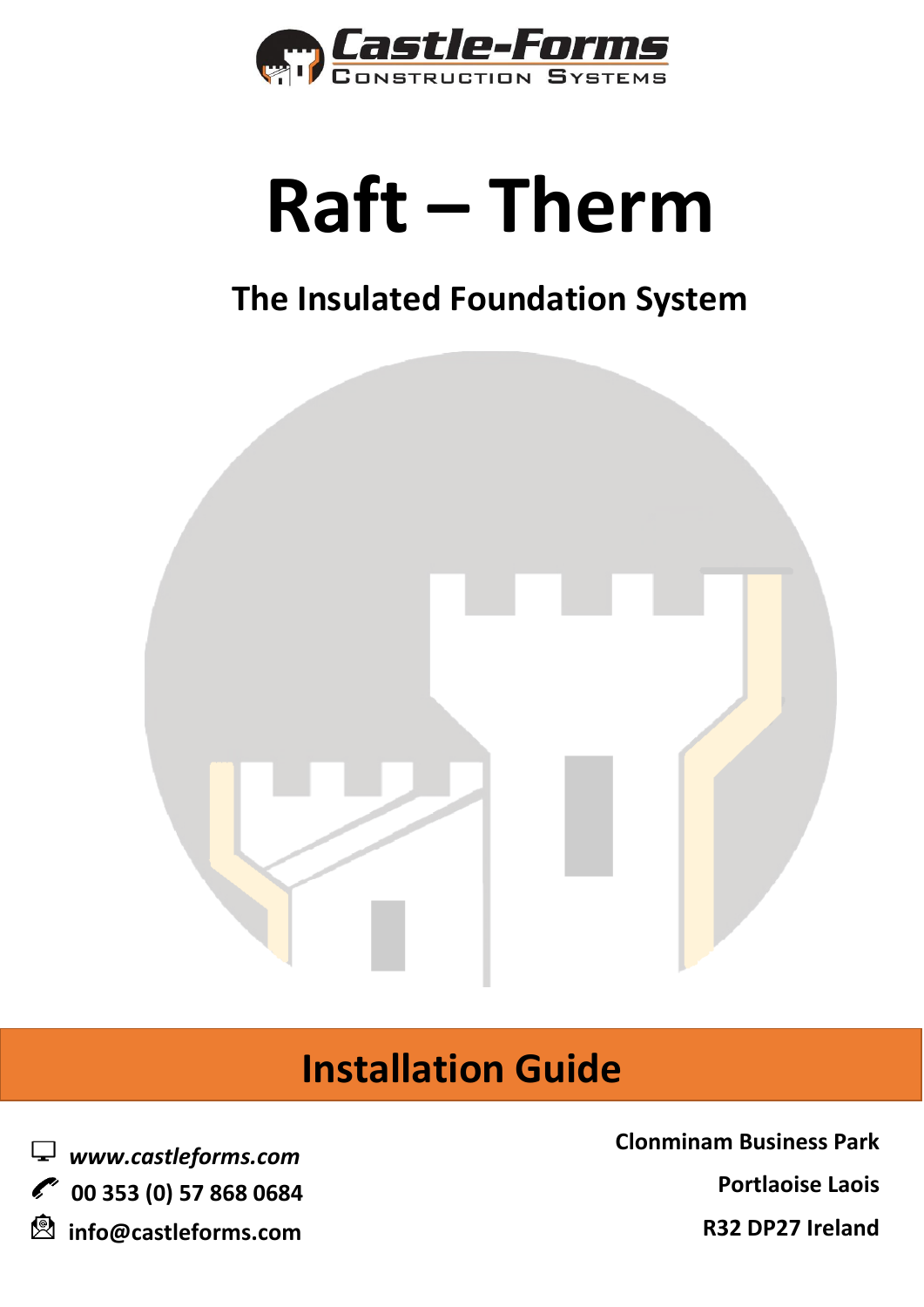#### **Design:**

The Raft Therm System is specifically designed for each individual project with the correct design determined by the following;

- **a) Site ground conditions**
- **b) Structural loadings**
- **c) Engineering detail**
- **d) U-value target**
- **e) Time constraints**

Once these details have been determined the dimensions, type and quantity of each Raft-Therm component is factory prepared for site delivery.

#### **Components:**

#### **Raft-Therm consists of the following components**:

- 1. L sections moulded from high density EPS 300, used to create the external edge beam of the foundation.
- 2. Flat sheets moulded from high density EPS 300, fitted underneath internal load bearing walls and in basement floors.
- 3. Flat sheets moulded from medium density EPS 100, fitted underneath the floor between the external edge beam and internal load bearing walls.
- 4. Steel combs, used to secure L sections together when creating the external edge beam.
- 5. Plastic pins, used to secure flat sheets together.

### **Installation Guide**:  $\sum$

**The following guide offers advice to assemble the Raft-Therm system and is** 

**subject to final instruction from the project engineer. Prior to commencement of ground works a soil investigation report is required to determine the soil type and its likely load bearing capacity. Other factors such as the local water table, location of trees etc... also influence the soil bearing capacity and must be considered. It is recommended that experienced groundwork contractors are employed to prepare the ground and install Raft-Therm, training can also be provided on request**.

- 1. Clear site of topsoil and loose organic material to a level where suitable load bearing ground is exposed.
- 2. Evenly spread a layer of free draining (20-40mm) hardcore extending approximately 1mtr beyond the footprint of the building, hardcore is laid to a minimum depth of 150mm, compacted in 50mm layers. To prevent contaminants spoiling the hardcore in difficult ground conditions it may be necessary to lay geo-textile prior to the placement of hardcore.
- 3. Pipework and ducting for ground floor services are installed at this point along with a radon sump if necessary.
- 4. Good site drainage is important to ensure there is no water build up underneath the foundation thereby preventing frost heave damage. A suitably designed land drain should be incorporated by the site engineer in the foundation design.
- 5. A light layer (30-50mm) of blinding such as 4-8mm or similar is spread over the compacted hardcore using a laser level for accuracy. This will facilitate the easy placement of the Raft Therm components.
- 6. Install DPC / gas membrane extending beyond the building footprint. Care should be taken to correctly seal all around the penetrating service stacks.
- 7. Alternatively, the DPC / gas membrane can be fitted between or on top of the floor insulation and draped over the external L section\*.





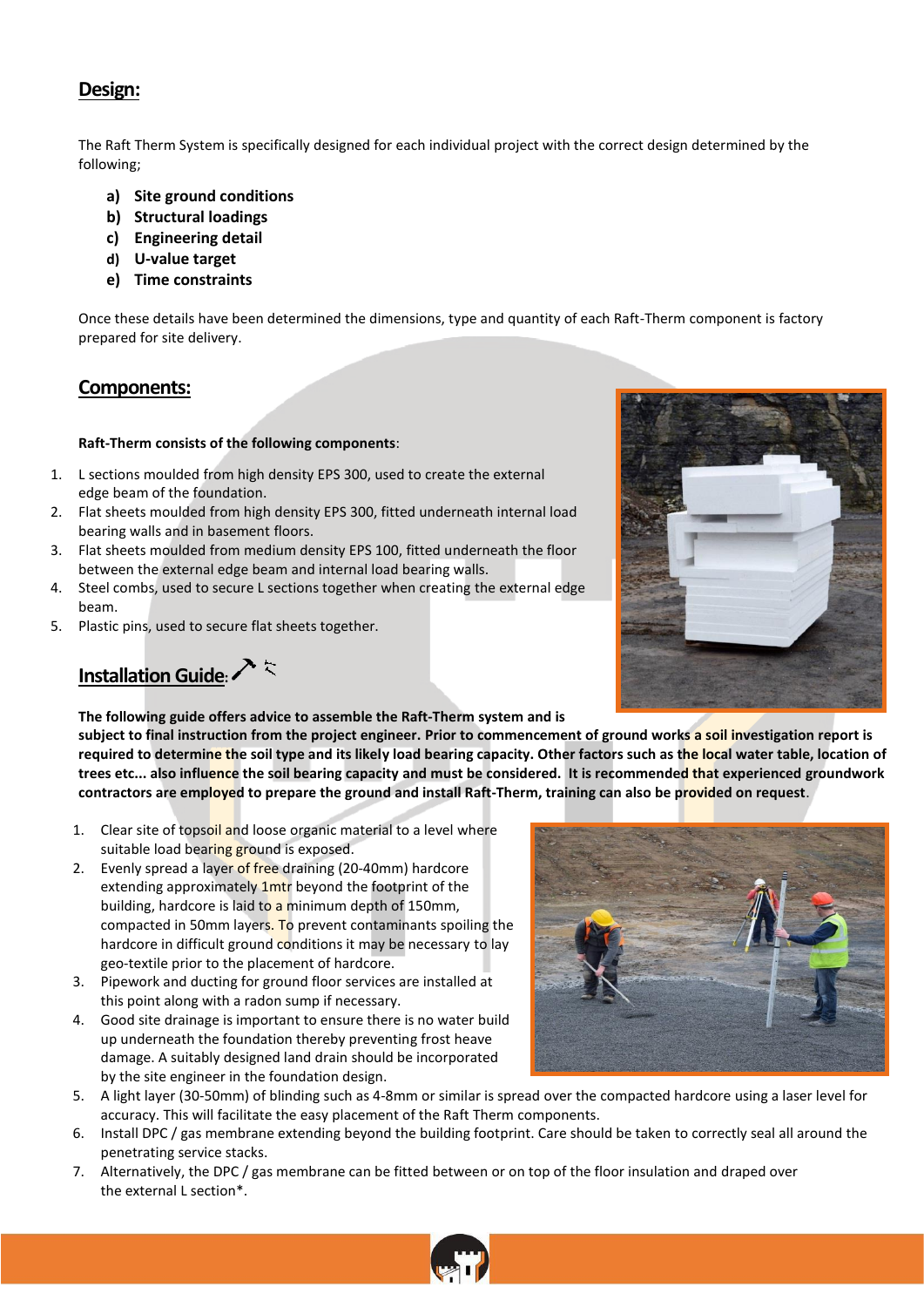

8. Starting from each corner L sections are set working in towards the wall centers, each component should be a tight fit to the next. L sections are supplied in fixed 2mtr lengths from the factory and may need to be trimmed on-site to fit the actual wall dimensions. Offcuts should be retained for future use. Steel combs are used to secure the L sections together and prevent movement.

9. Once the outer edge beam is set and secured the internal load bearing walls are then marked out per the floor plan. High density EPS 300 sheets are carefully placed underneath these walls. The depth of concrete will determine the dimensions of EPS 300 at this point. Additional reinforcement may be required here to spread the overhead load.





10. Placement of the first layer of underfloor EPS 100 sheets commences from the perimeter inwards.

11. If not already in place the DPC / gas membrane is now fitted between the first and second layer of floor insulation and draped over the outer L sections\*.